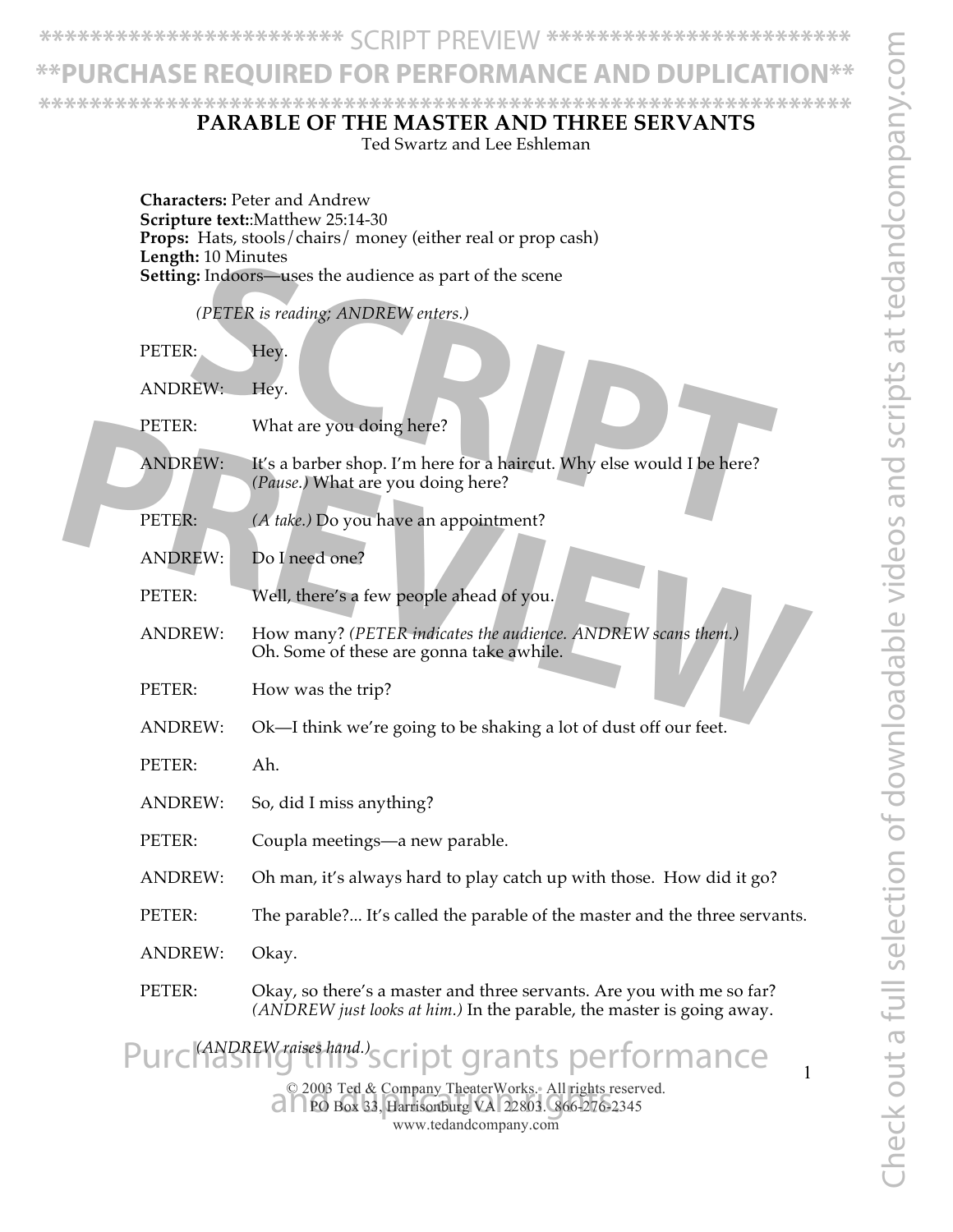Check out a full selection of downloadable videos and scripts at tedandcompany.com Check out a full selection of downloadable videos and scripts at tedandcompany.com

**\*\*\*\*\*\*\*\*\*\*\*\*\*\*\*\*\*\*\*\*\*\*\*\*** SCRIPT PREVIEW **\*\*\*\*\*\*\*\*\*\*\*\*\*\*\*\*\*\*\*\*\*\*\*\***

# **\*\*PURCHASE REQUIRED FOR PERFORMANCE AND DUPLICATION\*\***

**\*\*\*\*\*\*\*\*\*\*\*\*\*\*\*\*\*\*\*\*\*\*\*\*\*\*\*\*\*\*\*\*\*\*\*\*\*\*\*\*\*\*\*\*\*\*\*\*\*\*\*\*\*\*\*\*\*\*\*\*\*\*\*\***

| PETER:         | Yea?                                                                                                                                                                                         |
|----------------|----------------------------------------------------------------------------------------------------------------------------------------------------------------------------------------------|
| <b>ANDREW:</b> | Where?                                                                                                                                                                                       |
| PETER:         | He's going away; he's leaving.                                                                                                                                                               |
| <b>ANDREW:</b> | Yea, but where?                                                                                                                                                                              |
| PETER:         | I don't think it's germane to the story where he's going.                                                                                                                                    |
| <b>ANDREW:</b> | Germane?                                                                                                                                                                                     |
| PETER:         | It doesn't matter where he goes. He just goes.                                                                                                                                               |
| <b>ANDREW:</b> | Still, it helps to know where he's                                                                                                                                                           |
| PETER:         | HE  JUST  GOES!                                                                                                                                                                              |
| <b>ANDREW:</b> | Okay. (Raises his hands as if to say, this will not be my fault if the story makes<br>no sense.)                                                                                             |
| PETER:         | So he's leaving. (Gives him a hat and motions him off.)                                                                                                                                      |
| <b>ANDREW:</b> | What?                                                                                                                                                                                        |
| PETER:         | We're doing the parable; you're the master.                                                                                                                                                  |
| <b>ANDREW:</b> | Finally you noticed.                                                                                                                                                                         |
| PETER:         | This is fiction.                                                                                                                                                                             |
| <b>ANDREW:</b> | Right.                                                                                                                                                                                       |
| PETER:         | So the master is leaving.                                                                                                                                                                    |
| <b>ANDREW:</b> | See ya.                                                                                                                                                                                      |
| PETER:         | Okay, but before he leaves, he gives each of the servants some money.<br>(Nothing.) So you give me some money.                                                                               |
| <b>ANDREW:</b> | What are you nuts? Giving you money is like spitting in a hurricane.                                                                                                                         |
| PETER:         | I'm just illustrating the point.                                                                                                                                                             |
| <b>ANDREW:</b> | So am I.                                                                                                                                                                                     |
| PETER:         | The master gives the first servant 12 bucks. (Holds out his hand.)                                                                                                                           |
| Purchasin      | (ANDREW reluctantly digs out his wallet and gives PETER the money.)<br>prmance<br>rants be<br>IS SCI ID<br>$\overline{2}$<br>$\frac{1}{2}$ f Company TheotorWorks $\lambda$ U rights reserve |
|                |                                                                                                                                                                                              |

© 2003 Ted & Company TheaterWorks. All rights reserved. © 2003 Ted & Company TheaterWorks. All rights resere<br>
∂ ∩ PO Box 33, Harrisonburg VA 22803. 866-276-2345 www.tedandcompany.com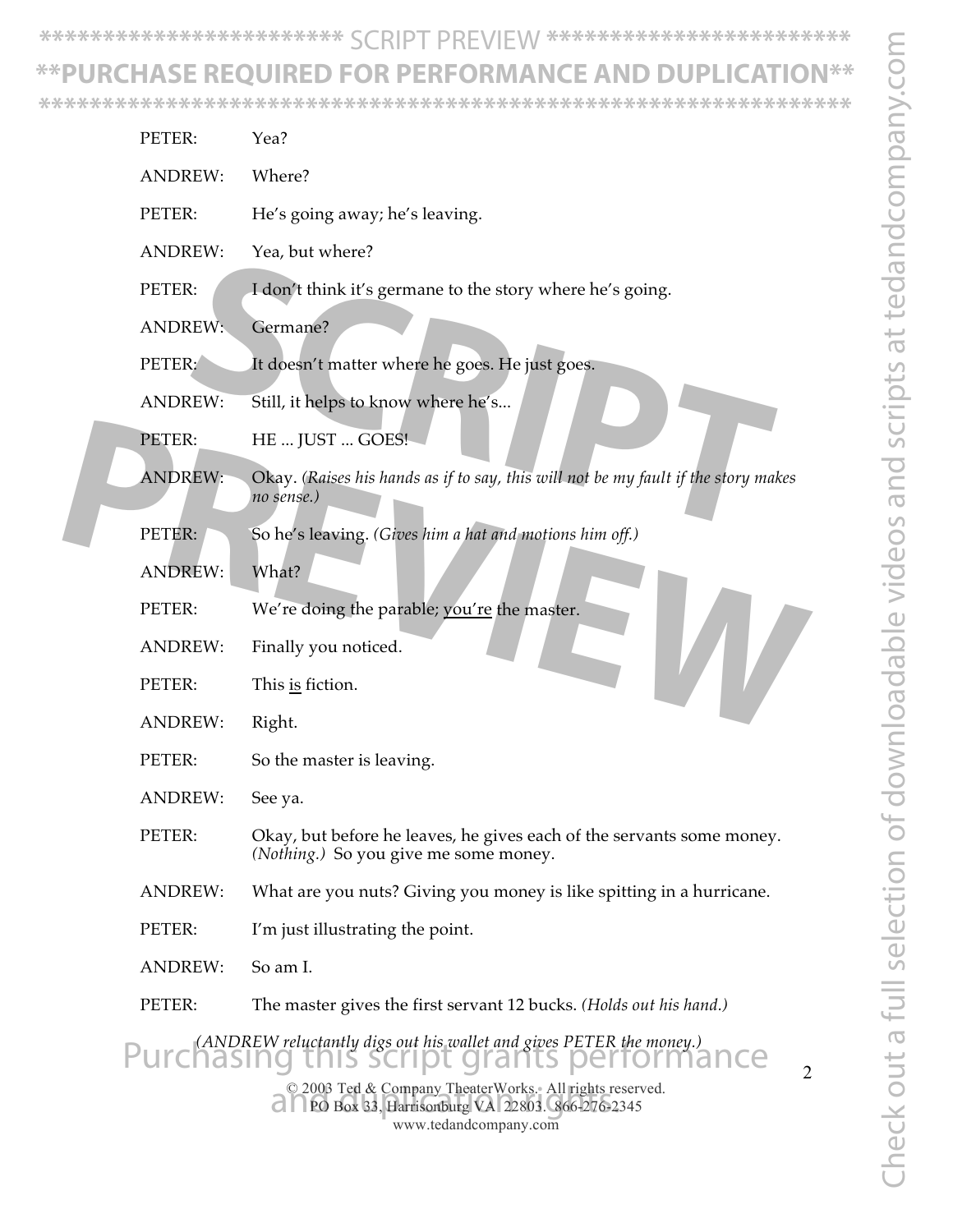Check out a full selection of downloadable videos and scripts at tedandcompany.com Theck out a full selection of downloadable videos and scripts at tedandcompany.con

3

**\*\*\*\*\*\*\*\*\*\*\*\*\*\*\*\*\*\*\*\*\*\*\*\*** SCRIPT PREVIEW **\*\*\*\*\*\*\*\*\*\*\*\*\*\*\*\*\*\*\*\*\*\*\*\***

# **\* HASE REQUIRED FOR PERFORMANCE AND DUP**

**\*\*\*\*\*\*\*\*\*\*\*\*\*\*\*\*\*\*\*\*\*\*\*\*\*\*\*\*\*\*\*\*\*\*\*\*\*\*\*\*\*\*\*\*\*\*\*\*\*\*\*\*\*\*\*\*\*\*\*\*\*\*\*\***

- PETER: Then he leaves.
- ANDREW: Aimlessly, the master wanders, an itinerant drifter...
- PETER: He just leaves!
- ANDREW: All right. I'm going, I'm going.

*(ANDREW leaves the stage; a long pause.)*

- PETERL: Andrew!
- ANDREW: I'm at the beach.
- PETER: The master returns.
- ANDREW: I don't know— this is a great beach. (ANDREW leaves the stage; a long pause.)<br>
R.L.: Andrew!<br>
H. EW: I'm at the beach.<br>
SCRIPT AND ACT AND ACT AND ACT AND ACT AND ACT AND ACT AND ACT AND ACT AND ACT AND ACT AND ACT AND ACT AND ACT AND ACT AND ACT AND ACT AND
- PETER: The master returns!

*(ANDREW returns, and stands there.)*

- ANDREW: Aren't you going to ask about the beach? **EXERUTER:** The master returns!<br>
ANDREW returns, and stands there.)<br>
ANDREW: Aren't you going to ask about the beach?<br>
PETER: No!<br>
(ANDREW sulks.)<br>
PETER: No!<br>
PETER: All right, how was the beach?
	- PETER: No!

*(ANDREW sulks.)*

- ANDREW: Okay.
- PETER: All right, how was the beach?
- ANDREW: I don't want to talk about it.

PETER: Andrew, you are supposed to ask about the money.

- ANDREW: I had a lousy time at the beach because I didn't have any money. I gave it all to you.
- PETER: I'm supposed to report in about the money.
- ANDREW: All right, about the money I left with you?
- PETER: *(Adopting another voice, one of stuffy efficiency.)* Ah, yes sir, I have your money, as well as another 12 dollars, with an itemized ledger, complete with the investment strategy used to accrue the 100% return on the prior investment.

© 2003 Ted & Company TheaterWorks. All rights reserved. © 2003 Ted & Company TheaterWorks. All rights resere<br>
∂ ∩ PO Box 33, Harrisonburg VA 22803. 866-276-2345 www.tedandcompany.com ANDREW: Well, this is a nice surprise.<br>UIC NASING THIS SCIIDT GITALLS DELTOIMANCE Purchasing this script grants performance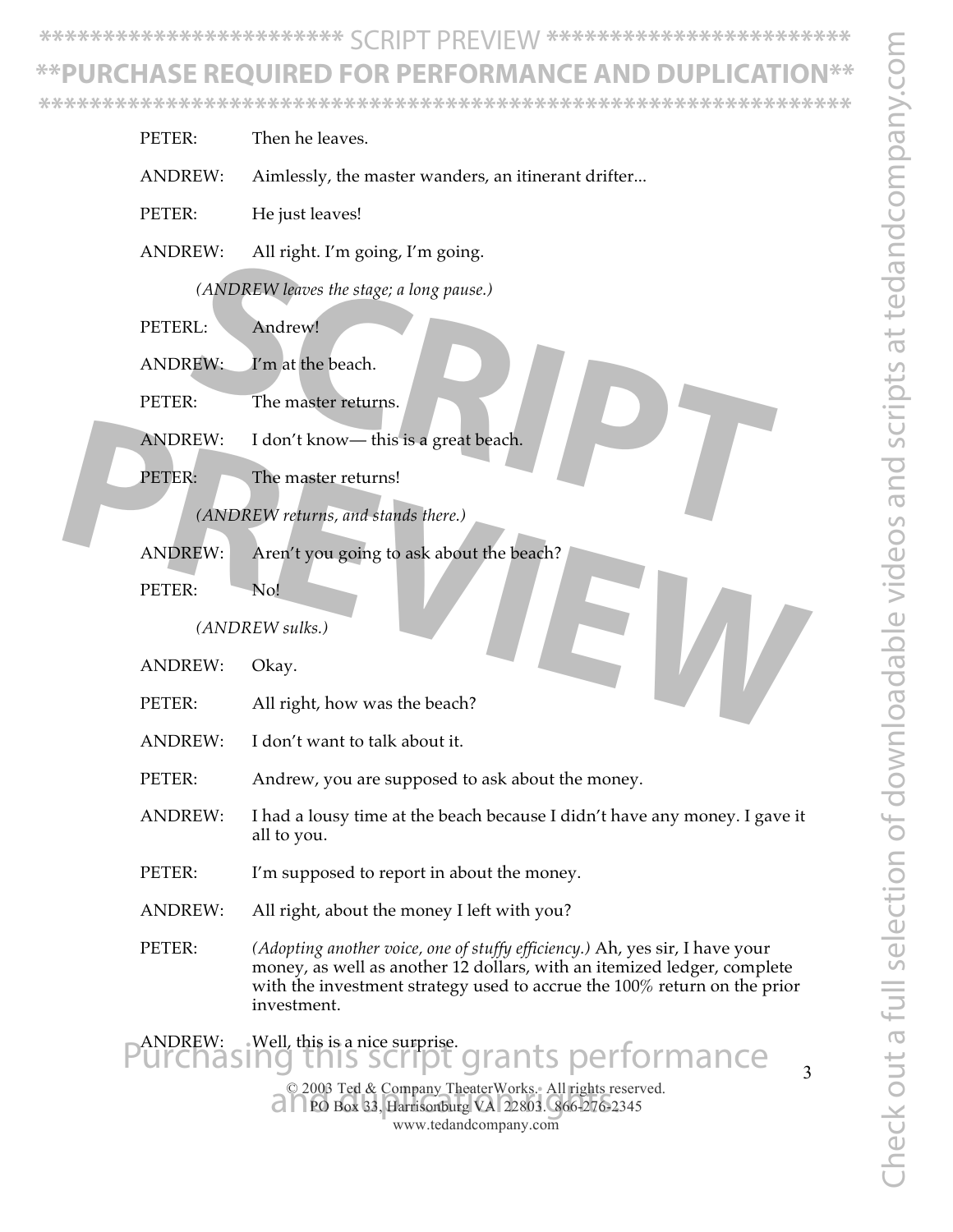**\*\*\*\*\*\*\*\*\*\*\*\*\*\*\*\*\*\*\*\*\*\*\*\*** SCRIPT PREVIEW **\*\*\*\*\*\*\*\*\*\*\*\*\*\*\*\*\*\*\*\*\*\*\*\***

# **\*\*PURCHASE REQUIRED FOR PERFORMANCE AND DUPLICATION\*\***

**\*\*\*\*\*\*\*\*\*\*\*\*\*\*\*\*\*\*\*\*\*\*\*\*\*\*\*\*\*\*\*\*\*\*\*\*\*\*\*\*\*\*\*\*\*\*\*\*\*\*\*\*\*\*\*\*\*\*\*\*\*\*\*\***

|  | PETER:         | And I might add, a pleasure to serve you, sir.                                                                                                                   |
|--|----------------|------------------------------------------------------------------------------------------------------------------------------------------------------------------|
|  | <b>ANDREW:</b> | An excellent servant.                                                                                                                                            |
|  | PETER:         | (Back to Peter's voice.) Exactly. The master is very pleased with the<br>servant, gives him much responsibilities; he goes on to have a fine<br>productive life. |
|  | <b>ANDREW:</b> | That was the parable?                                                                                                                                            |
|  | PETER:         | No, that's the first part. The master goes away again.                                                                                                           |
|  | <b>ANDREW:</b> | Again?                                                                                                                                                           |
|  | PETER:         | Yes.                                                                                                                                                             |
|  | <b>ANDREW:</b> | All right. (Turns to go.)                                                                                                                                        |
|  | PETER:         | But before he goes  The master gives a second servant six dollars.                                                                                               |
|  | <b>ANDREW:</b> | Only six?                                                                                                                                                        |
|  | PETER:         | Right.                                                                                                                                                           |
|  | <b>ANDREW:</b> | Fair enough. (Gives PETER the six dollars.)                                                                                                                      |
|  | PETER:         | And he goes away.                                                                                                                                                |
|  | <b>ANDREW:</b> | Right. (He goes and sits in the audience.)                                                                                                                       |
|  | PETER:         | What are you doing?                                                                                                                                              |
|  | <b>ANDREW:</b> | I'm going to visit relatives. (Pointing out audience members.) This is Uncle<br>Hebron, Aunt Lucille and cousins Larry, Marcus, and Jerome.                      |
|  | PETER:         | Okay.                                                                                                                                                            |
|  | <b>ANDREW:</b> | Do they get any money?                                                                                                                                           |
|  | PETER:         | That's up to you.                                                                                                                                                |
|  | <b>ANDREW:</b> | (He looks at them.) I don't think so.                                                                                                                            |
|  | PETER:         | Fine. When he returns  (ANDREW is not listening; he is relating to his<br>"relatives.") When he returns (ANDREW gets the message, returns. Stands<br>waiting.)   |
|  | <b>ANDREW:</b> | Aren't you going to ask me about Uncle Hebren?                                                                                                                   |
|  |                | Purchasing this script grants performance                                                                                                                        |
|  |                | © 2003 Ted & Company TheaterWorks. All rights reserved.<br>PO Box 33, Harrisonburg VA 22803. 866-276-2345<br>www.tedandcompany.com                               |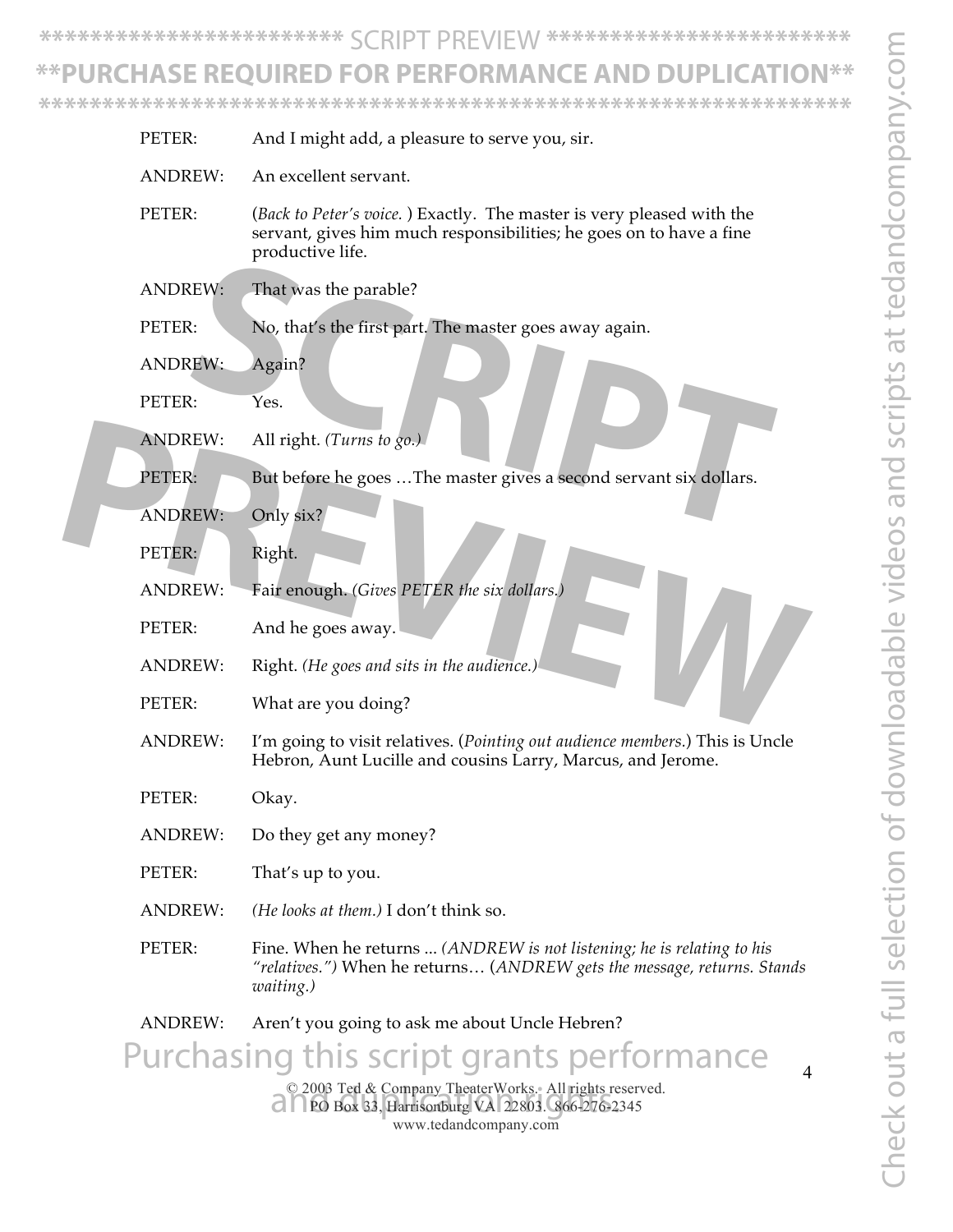**\*\*\*\*\*\*\*\*\*\*\*\*\*\*\*\*\*\*\*\*\*\*\*\*** SCRIPT PREVIEW **\*\*\*\*\*\*\*\*\*\*\*\*\*\*\*\*\*\*\*\*\*\*\*\***

### PURCHASE REQUIRED FOR PERFORMANCE AND DUP**I**

PETER: *(Rolls his eyes.)* How is Uncle Hebren? **\*\*\*\*\*\*\*\*\*\*\*\*\*\*\*\*\*\*\*\*\*\*\*\*\*\*\*\*\*\*\*\*\*\*\*\*\*\*\*\*\*\*\*\*\*\*\*\*\*\*\*\*\*\*\*\*\*\*\*\*\*\*\*\***

- ANDREW: *(Looks at "Uncle Hebren.")* Quite frankly, he doesn't look so good. I'm not sure he's going to make it.
- PETER: Andrew...
- ANDREW: He has this... *(Motions to face.)*
- PETER: Andrew!
- ANDREW: Plus he needs a haircut.
- PETER: ANDREW!
- ANDREW: Right.
- PETER: The master asks about the money.
- ANDREW: About that money.
- PETER: *(Adopts another character; he is doing a version of Igor. It's pretty bad.)* Well master, here is the... REW: Andrew!<br>
REW: Plus he needs a haircut.<br>
SCRIPT Right.<br>
SCRIPT REW: Right.<br>
SCRIPT REW: About that money.<br>
SCRIPT REW: About that money.<br>
SCRIPT REW: About that money.<br>
SCRIPT REW: About that money.<br>
SCRIPT REW: Adopts
- ANDREW: What are you doing?
- PETER: It's a different character. I'm acting.
- ANDREW: Oh, I thought it was a cry for help. *(PETER gives him a look.)* Okaaay. You were saying... **PETER:** The master asks about the money.<br> **PETER:** (Adopts another character; he is doing a version of Igor. It's pretty bad.)<br>
Well master, here is the...<br> **PETER:** It's a different character. I'm acting.<br> **PETER:** It's
	- PETER: I have the six dollars, and I know… *(Searching.)* ...somewhere I have six more. (*Finds crumpled bills in pocket.)*
	- ANDREW: This is excellent! Good servant, good servant. I'm sure you'll be quite successful with just a bit of corrective surgery.
	- PETER: *(Still in character.)* Thank you master. Should you be needing anything else, I'll be in the laboratory. *(Shuffles off.)*
	- ANDREW: *(Counting his money.)* Great parable.
	- PETER: Parable's not over.
	- ANDREW: I was beginning to suspect that.
	- PETER: The master is well pleased, he gives this servant more responsibilities, and he goes on to have a fine productive life.

Purchasing this script grants performance

© 2003 Ted & Company TheaterWorks. All rights reserved. © 2003 Ted & Company TheaterWorks. All rights resere<br>
∂ ∩ PO Box 33, Harrisonburg VA 22803. 866-276-2345 www.tedandcompany.com

5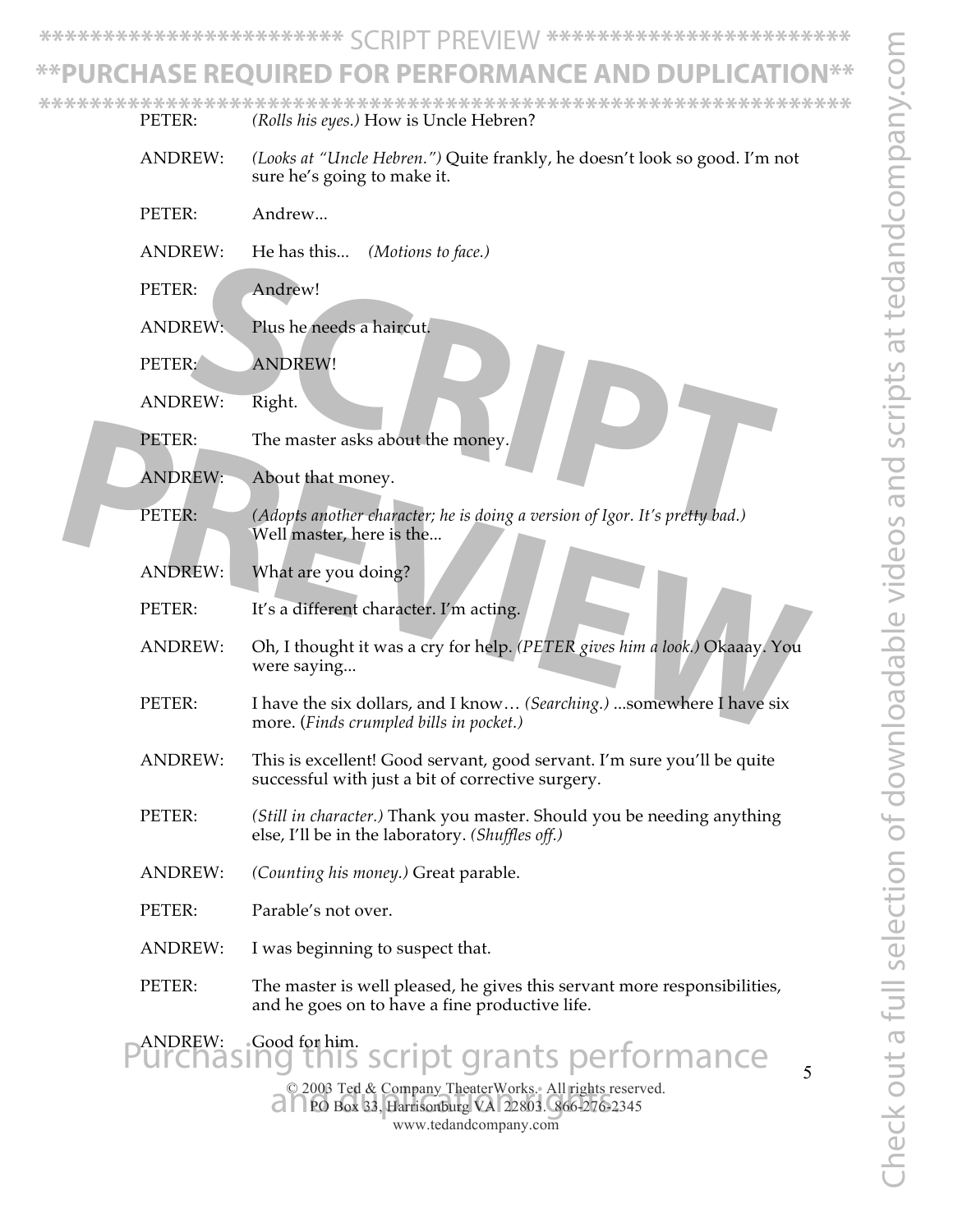6

**\*\*\*\*\*\*\*\*\*\*\*\*\*\*\*\*\*\*\*\*\*\*\*\*** SCRIPT PREVIEW **\*\*\*\*\*\*\*\*\*\*\*\*\*\*\*\*\*\*\*\*\*\*\*\***

### **\*\*PURCHASE REQUIRED FOR PERFORMANCE AND DUPLICATION\*\***

**\*\*\*\*\*\*\*\*\*\*\*\*\*\*\*\*\*\*\*\*\*\*\*\*\*\*\*\*\*\*\*\*\*\*\*\*\*\*\*\*\*\*\*\*\*\*\*\*\*\*\*\*\*\*\*\*\*\*\*\*\*\*\*\***

|  | PETER:         | Once again, the master goes away.                                                                                                                                                                                                                                                              |
|--|----------------|------------------------------------------------------------------------------------------------------------------------------------------------------------------------------------------------------------------------------------------------------------------------------------------------|
|  | <b>ANDREW:</b> | The master doesn't spend much time at home, does he?                                                                                                                                                                                                                                           |
|  | PETER:         | Before he goes he gives a third servant one dollar.                                                                                                                                                                                                                                            |
|  | <b>ANDREW:</b> | Not much of a servant, is he?                                                                                                                                                                                                                                                                  |
|  | PETER:         | Not the point here.                                                                                                                                                                                                                                                                            |
|  | <b>ANDREW:</b> | I'm not going to get much on that return.                                                                                                                                                                                                                                                      |
|  | PETER:         | The master goes away.                                                                                                                                                                                                                                                                          |
|  | <b>ANDREW:</b> | I'm going, I'm going. (Moves off stage left and addresses member of audience.)<br>Can I move in with you? You see, I'm an itinerant drifter. Can you say<br>itinerant? I knew you could.                                                                                                       |
|  | PETER:         | The master returns.                                                                                                                                                                                                                                                                            |
|  | <b>ANDREW:</b> | I haven't had time to establish a relationship here.                                                                                                                                                                                                                                           |
|  | PETER:         | You don't have time for a relationship.                                                                                                                                                                                                                                                        |
|  | <b>ANDREW:</b> | You're telling me. I'm never home, no money for the beach, Uncle<br>Hebron's probably dying—I'm not there.                                                                                                                                                                                     |
|  | PETER:         | Andrew!                                                                                                                                                                                                                                                                                        |
|  | <b>ANDREW:</b> | (Aside to audience.) Tomorrow we'll visit Mr. Trolley. Gotta go.<br>(To PETER) I'm coming home. (Does so.)                                                                                                                                                                                     |
|  | PETER:         | He asks about the money.                                                                                                                                                                                                                                                                       |
|  | <b>ANDREW:</b> | Hardly seems worth it.                                                                                                                                                                                                                                                                         |
|  | PETER:         | He asks about the money!                                                                                                                                                                                                                                                                       |
|  | <b>ANDREW:</b> | Okay, I gave you a buck.                                                                                                                                                                                                                                                                       |
|  | PETER:         | (Once again another character.) Yea, the money, it's like this—the money<br>the money you gave me  I didn't want to lose it.  I went to look for a<br>place to use it, and there was this  this  ice cream truck, and they had<br>nutty buddies, and it's been years since I had a nutty buddy |
|  | <b>ANDREW:</b> | You spent my money on a nutty buddy?                                                                                                                                                                                                                                                           |
|  |                | Purchasing this script grants performance                                                                                                                                                                                                                                                      |

© 2003 Ted & Company TheaterWorks. All rights reserved. © 2003 Ted & Company TheaterWorks. All rights resere<br>
∂ ∩ PO Box 33, Harrisonburg VA 22803. 866-276-2345 www.tedandcompany.com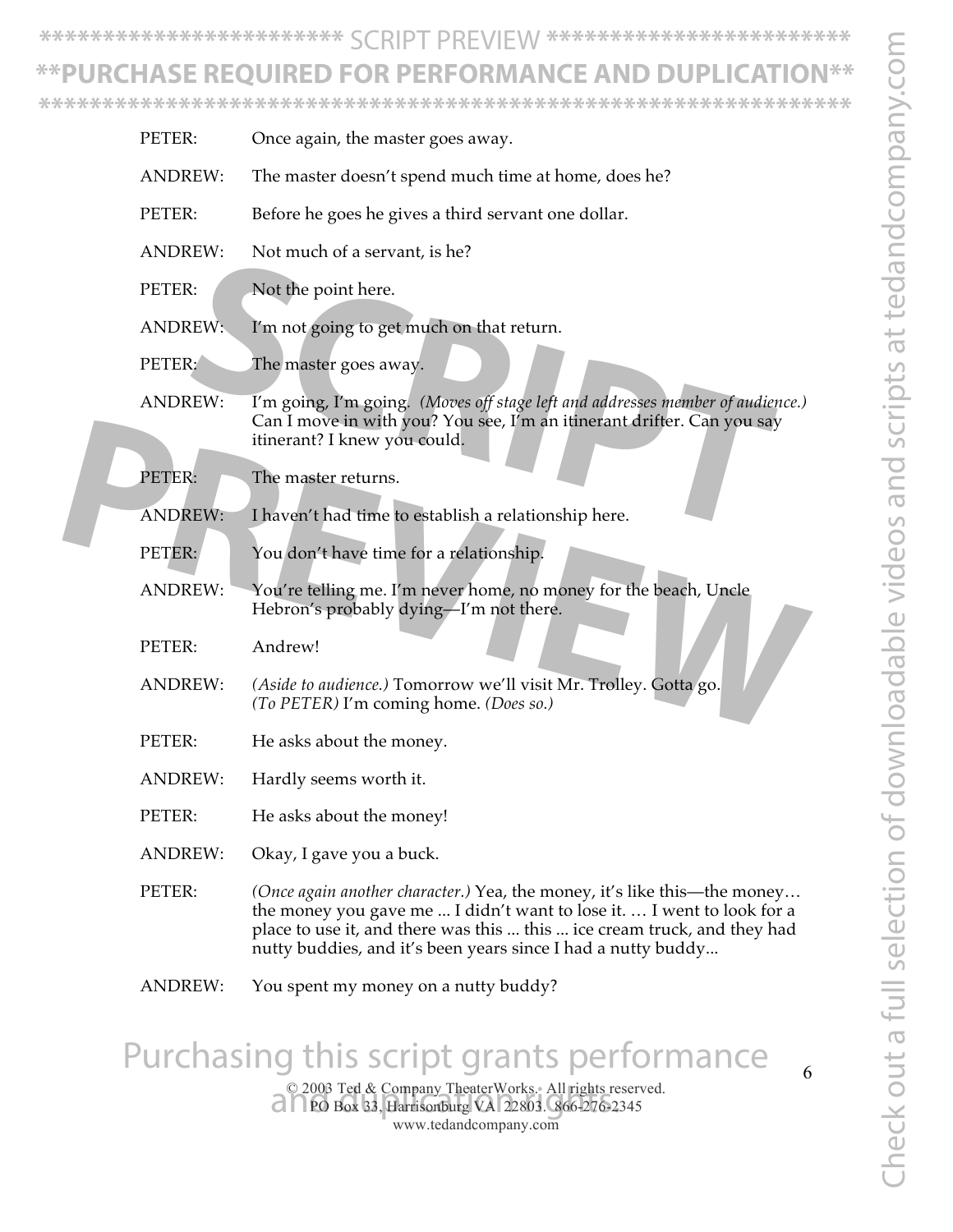Check out a full selection of downloadable videos and scripts at tedandcompany.com Theck out a full selection of downloadable videos and scripts at tedandcompany.com

**\*\*\*\*\*\*\*\*\*\*\*\*\*\*\*\*\*\*\*\*\*\*\*\*** SCRIPT PREVIEW **\*\*\*\*\*\*\*\*\*\*\*\*\*\*\*\*\*\*\*\*\*\*\*\***

# **\*\*PURCHASE REQUIRED FOR PERFORMANCE AND DUPLICATION\*\***

© 2003 Ted & Company TheaterWorks. All rights reserved. © 2003 Ted & Company TheaterWorks. All rights resere<br>
∂ ∩ PO Box 33, Harrisonburg VA 22803. 866-276-2345 www.tedandcompany.com 7 PETER: No ... no, of course not. You asked me to take care of it. So after I had my nutty buddy, I took care of it. … I didn't want to lose it, because you are a strict, demanding, difficult, hard to please, suspicious... ANDREW: All right! PETER: So I put it in a hole in the ground. *(Pulls it out and spits on to clean it off.)* ANDREW: That's disgusting. PETER: That's not all dirt y'know. The nutty buddy melted a bit. ANDREW: You BURIED my money???? PETER: It seemed the smartest thing to do. ANDREW: Well it wasn't! A hole?! PETER: It wasn't a very deep hole. ANDREW: It's not a question of burial depth, it's a simple matter of fiduciary responsibility! PETER: But you got back everything you gave me.... ANDREW: You dawdling milquetoast layabout! I entrust you with my hard-earned capital and you deep-six it in some bizarre fiscal funeral?? INEXCUSABLE!! I'm going to take this dollar and give it to the other servants, and as for YOU ... you... PETER: *(Helping him out.)* Will be cast out into the outer darkness. ANDREW: Will be cast out into the outer darkness. … Is that bad? PETER: Yea. ANDREW: Yea! PETER: There will be weeping and gnashing of teeth. ANDREW: There will be weezing…. PETER: Weeping! ANDREW: Weeping and gnashing of teeth. (*Pause.*) And no haircuts!!! PETER: Okay, that's the parable. ANDREW: He say what that was about? XEW: That's disgusting.<br>
X: That's not all dirt y'know. The nutty buddy melted a bit.<br>
X: You BURIED my money????<br>
X: It seemed the smartest thing to do.<br>
X: Well it wasn't A hole?!<br>
X: It wasn't a very deep hole.<br>
X: It's **PETER:** It wasn't a very deep hole.<br> **PETER:** It wasn't a very deep hole.<br> **ANDREW:** It's not a question of burial depth, it's a simple matter of fiduciary<br>
responsibility!<br>
PETER: But you got back everything you gave me. Purchasing this script grants performance **\*\*\*\*\*\*\*\*\*\*\*\*\*\*\*\*\*\*\*\*\*\*\*\*\*\*\*\*\*\*\*\*\*\*\*\*\*\*\*\*\*\*\*\*\*\*\*\*\*\*\*\*\*\*\*\*\*\*\*\*\*\*\*\***